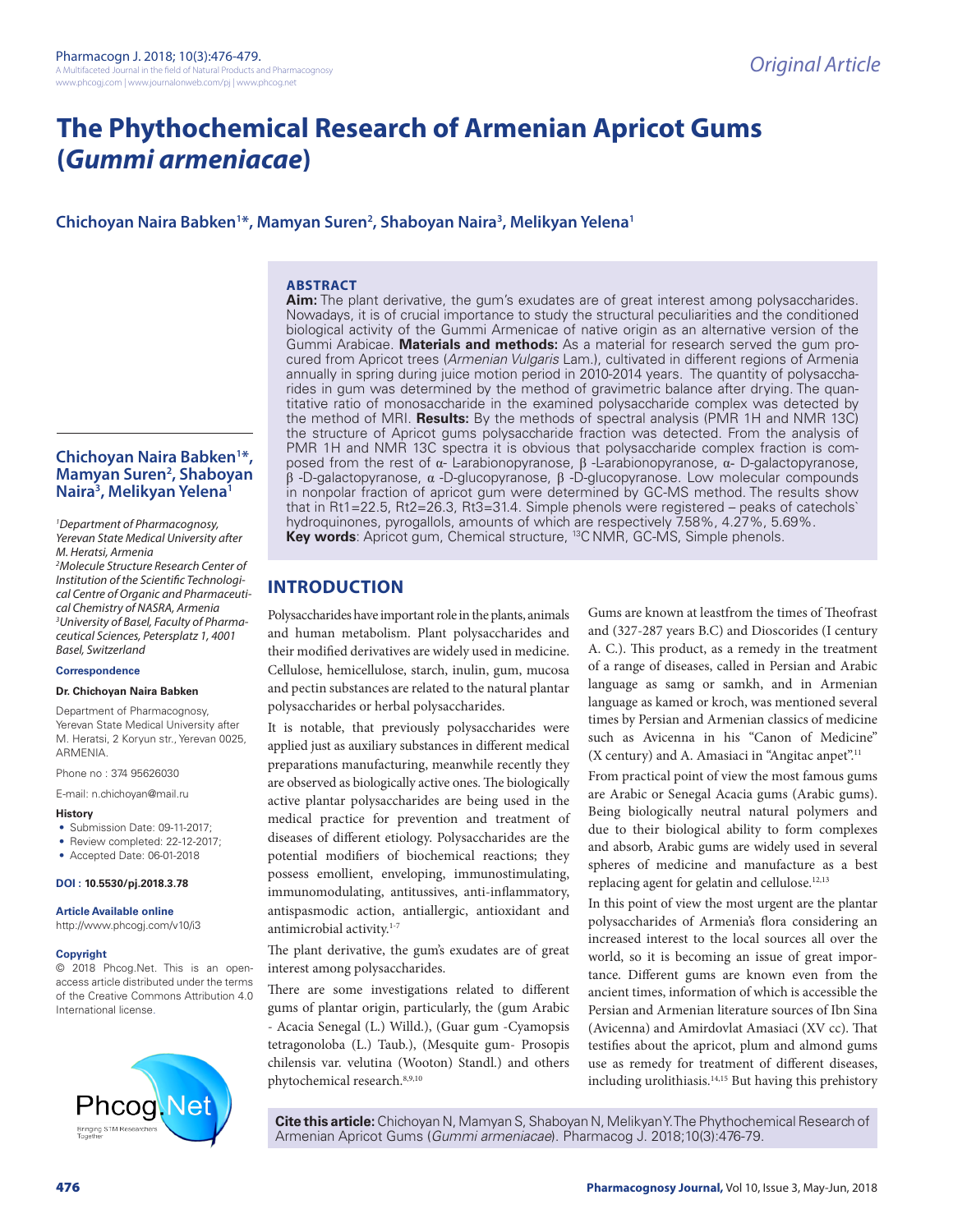it did not get its worthy designation in the research aspect after 1960 years, just being an issue of interest in the former Soviet Union times, since it was used for plasma substitution as "Guazolum" during the First Word War.<sup>16</sup>

Nowadays, it is of crucial importance to study the structural peculiarities and the conditioned biological activity of the Gummi Armenicae of native origin as an alternative version of the Gummi Arabicae, known as for its significance as effective emulsifier, stabilizer and dietary fiber in medicine and food industry.<sup>17,18</sup>

## **MATERIALS AND METHODS**

As a material for research served the gum procured from Apricot trees (Armenian Vulgaris Lam.), cultivated in different regions of Armenia annually in spring during juice motion period in 2010-2014 years.

To avoid a tree death, the natural exudates of gums were collected without artificial cut for gum flow. Immediately after collection their primary processing was carried out, cleaning from organic and mineral mixtures, washing and drying.<sup>17,18</sup>

All the samples of raw material were stored in dry, well-ventilated place, in paper bags.

The research was carried out in the Department of Pharmacognosy in YSMU and in the laboratory of «Molecule Structure Research Center NAS RA », Institution of the «Scientific Technological Centre of Organic and Pharmaceutical Chemistry of NAS RA ».

To establish the chemical composition, the collected and dried gum was hydrolized by a sulphuric acid (1:50) 2M from 30 min to 24 h (the hydrolysis was supervised by chromatography). The hydrolizate was neutralized, sedimented and refiltered. The ratio of filtered monosaccharides (1:3) were detected with the help of 95% alcohol. Neutral monosaccharides that passed into the filtrate were densified by rotor till the formation of dry definite mass.

The quantity of polysaccharides in gum was determined by the method of gravimetric balance after drying. The quantitative ratio of monosaccharide in the examined polysaccharide complex was detected by the method of MRI. The ranges of a nuclear magnetic resonance <sup>1</sup> H and  $^{13}$ C took out on the Varian-Mercury device – 300VX (300 MHz) in D2O solution (99,9%) at 30 °C (the internal standard – an acetone; δH 2,225 m of, δC 31.45 m).

Low molecular compounds in non-polar fraction of Apricot tree's gum were determined by the gas chromatography- mass spectrometry (GC-MS) method on gas chromatograph with mass selective spectrometer from BRUKER Company (USA). An OPTIMA-FFAP capillary column (0.25 mkm, 60m\*0.25mm (ID, MACHEREY-NAGEL, Germany) was used for the separation of volatile oil compounds. Helium gas carrier had flow-rate 1.0 ml/min, volume of injected sample 2 mkl, the oven temperature was 220C, temperature gradient 50C (2 min), split-separation -5. Compounds were identified using the NIST Mass spectral Search Program.

The content of components was calculated by GC peak's area, without correction factors. Identification of components was carried out by their retention times. Quantitative analysis of components was determined by internal normalization method.

# **RESULTS AND DISCUSSION**

#### Spectral Analysis

The chemical shifts of pyranosyl monosaccharides were also detected in the laboratory of the <<Molecule Structure Research Center NAS RA>> Institute of the <<Scientific Technological Centre of Organic and Pharmaceutical Chemistry of NAS RA>>.

The ranges of a nuclear magnetic resonance <sup>1</sup>H and <sup>13</sup>C took out on the Varian-Mercury device – 300VX (300 MHz) in D2O solution (99,9%) at 30 °C (the internal standard – an acetone; δH 2,225 m of, δC 31.45 m of). The first sample of mixture contained approximately: 35% β-L-arabinopyranoses and 65% α-L- arabinopyranoses (H1-β5.22, d, 3J\_3,5Hz, H1-α 4.50, d, 3J\_7,8Hz, H2-α 3.50, dd, 3J\_7,8Hz, 3J\_9,8Hz, 3.60-4.14, m, 9 H; C1-α 97.9, C2-α 73.0, C3-α 73.6, C4-α 69.6, C5-α 67.5, C1-β 93.7,C2- β 69.6, C3- β 69.8, C4- β 69.8, C5- β 63.6). (Figure 1)

The second sample of mixture was approximately of: 50% α-Dgalactopyranoses and 50% β-D-galactopyranoses (H1-α5.27, d, 3J\_3,5Hz, H1-β4.59, d, 3J\_7,8Hz, H2-β3.49, dd, 3J\_7,8Hz, 3J\_9,9Hz, 3.62-4.12, m, 11H; C1-α 93.6, C2-α 69.7, C3-α 70.5, C4-α 70.6, C5-α 71.8, C6-α 62.5, C1-β 97.8, C2-β 73.2, C3-β 74.1, C4-β 70.1, C5-β 76.5, C6-β 62.3). (Figure 2) The third sample of mixture was approximately of: 70% α-Dglucopyranoses and 30% β-D-glucopyranoses (H1-α 5.23, d, 3J\_3,7Hz, H1-β 4.64, d, 3J\_7,9Hz, H2-β3.24, dd, 3J\_7,9Hz, 3J\_9,3Hz, 3.36-3.56, m, 4 H, 3.68-3.93, m, 7H; C1-α 92.7, C2-α 72.1, C3-α 73.4, C4-α 70.6, C5-α 72.1, C6-α 61.2, C1-β 96.5, C2-β74.8, C3-β 76.4, C4-β 70.2, C5-β 76.6, C6-β 61.4). (Figure 3)

From the <sup>1</sup>H and <sup>13</sup>C nuclear magnetic resonance analysis the following ranges of polysaccharide complex fractions consisting of the remnants of β-L-arabinopyranoses and α-L-arabinopyranoses, α-D-galactopyranoses



**Figure 1:** 13C NMR analysis of polysaccharide complex - β-Larabinopyranoses and α-L- arabinopyranoses.



**Figure 2:** 13C NMR analysis of polysaccharide complex - α-Dgalactopyranoses and β-D-galactopyranoses.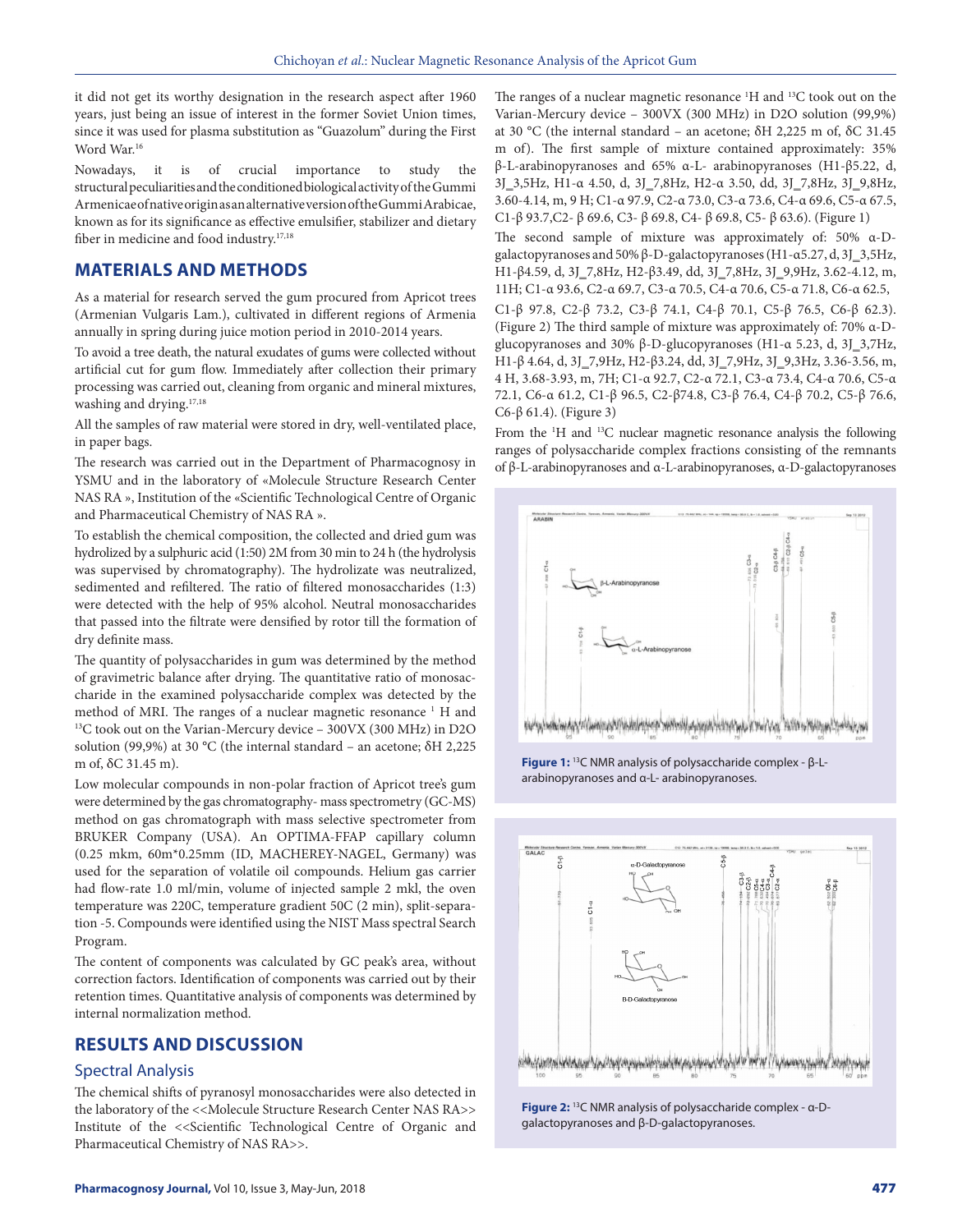

**Figure 3:** 13C NMR analysis of the polysaccharide complex - α-Dglucopyranoses and β-D-glucopyranoses.



**Figure 4:** Peacks of low molecular components of native apricot gum on chromatograms (GC-MS method). 1-catechol (1, 2- dihydroxybenzole), Rt<sub>1</sub>=22.5, 2-hydroquinone (1.4- dihydroxybenzole),  $\mathsf{Rt}_{\mathsf{2}}\!\!=\!\!2$ 6.3, 3- pyrogalluol(1,2,3- trihydroxybenzole)  $\mathsf{Rt}_{\mathsf{3}}\!\!=\!\!31.4$ .

and β-D-galactopyranoses, α-D-glucopyranoses and β-D-glucopyranoses were detected.

# GC-MS Analysis

Quality analysis of low molecular components, carried out by comparison of retention times of gum components, mass-specters of containing substances and pure substances in samples with NIST mass spectral search Program data, showed that in parallel with basic polysaccharide fraction also compounds of phenol origin exist in apricot gum.

The later, as is known, participate actively in metabolic processes taking place in wood and core. Consequently, they immediately get involved in gum production process during the modification of their cell membranes.

The results on chromatograms show, that at retention times  $Rt_1 = 22.5$ ,  $Rt<sub>2</sub>=26.3$ ,  $Rt<sub>3</sub>=31.4$ , simple phenols are registered-peaks of catechols, hydroquinones, pyrogalluol, amount of which are respectively 7.58%, 4.27% and 5.69% (Figure 4).

The presence of non-polar (low molecular) compounds shows the direct participation of cambial layer of core in gum formation process.

## **CONCLUSION**

By the methods of spectral analysis (PMR <sup>1</sup>H and NMR <sup>13</sup>C) the structure of Apricot gums polysaccharide fraction was detected. From the analysis of PMR 1 Н and NMR 13C spectra it is obvious that polysaccharide complex fraction is composed from the rest of α- L-arabionopyranose, β -L-arabionopyranose, α- D-galactopyranose, β -D-galactopyranose, α -D-glucopyranose, β -D-glucopyranose.

Low molecular compounds in nonpolar fraction of apricot gum were determined by GC-MS method. The results show that in  $Rt_1 = 22.5$ ,  $\text{Rt}_{2}$ =26.3,  $\text{Rt}_{3}$ =31.4. Simple phenols were registered – peaks of catechols` hydroquinones, pyrogallols, amounds of which are respectively 7.58%, 4.27%, 5.69%.

# **ACKNOWLEDGEMENT**

This research was carried out by support of the Scientific Agency of YSMU of Armenia.

## **CONFLICT OF INTEREST**

The authors declare no conflict of interest.

#### **ABBREVIATIONS USED**

**NMR:** Nuclear magnetic resonance; **PMR:** Proton magnetic resonance; **MRI:** Magnetic resonance imaging; **GC:** Gas chromatography; **GC-MS:**  Gas chromatography- mass spectrometry.

#### **REFERENCES**

- 1. Babeshina LG, Gorina YV, Kolokolava AP, Krasnov EA, Karpov MR. The study on some types of polysaccharide sorts Sphagnum L. Journal of Siberian Federal University. Chemistry. 2010;413-10.
- 2. Krishtanova NA, Safonov MJ, *et al*. The prospects of the use of herbal polysaccharides as healing and preventive preparations. Pharmacy. 2005;212-21.
- 3. Chen HL1, Li DF, Chang BY, Gong LM, Dai JG, Yi GF. Effects of Chinese herbal polysaccharides on the immunity and growth performance of young broilers. Poult Sci. 2003;82(3):364-70.
- 4. Han J1, Bian L1, Liu X1, Zhang F1, Zhang Y1, Yu N1. Effects of Acanthopanax senticosus Polysaccharide Supplementations on Growth Performance, Immunity, Blood Parameters and Expression of Pro-Inflammatory Cytokines Genes in Challenged Weaned Piglets. Asian-Australas J Anim Sci. 2014;27(7):1035-43. doi: 10.5713/ajas.2013.13659.
- 5. Nosalovaa G, Fleskovaa D, Jureceka L, Sadlonovaa V, Rayb B. Herbal polysaccharides and cough reflex. Respiratory Physiology and Neurobiology. 2013;187(1):47-51.
- 6. Matouskova Z, Marova I, Bokrova J, Benesova P. Effect of Encapsulation on Antimicrobial Activity of Herbal Extracts with Lysozyme. Food Technology and Biotechnology. 2016;54(3):304.
- 7. Chichoyan NB, Natural raw material resources of apricot gums of republic Armenia and perspectives of their use. Actual problems of Botany in Armenia. Materials of international conference. Inst of Botany NAS RA. Yerevan. 2008;307-10.
- 8. López-Franco YL, Córdova-Moreno RE, Goycoolea FM, Valdez MA, Juárez-Onofre J, Lizardi-Mendoza J. Classification and physicochemical characterization of mesquite gum *Prosopis* spp. Food Hydrocolloids. 2012;26(1):159-66.
- 9. Elmanan M, Al-Assaf S, Phillips GO, Williams PA. Studies on Acacia exudate gums: Part VI. Interfacial rheology of Acacia senegal and Acacia seyal. Food Hydrocolloids. 2008;22(4):682-9.
- 10. Verbecen D, Dierckx S, Dewettinck K. Exudate gums: occurrence, production, and applications. Appl. Microbiol. Biotechnol. 2003;63(1):10-21.
- 11. Revazova LV, Chichoyan NB, Melikyan YA. The usage of gums in medieval Armenian medicine and modern aspects of their usage. Collection "Depon. Nauch Raboti". 1996;3:12.
- 12. McNamee BF, O'Roirdann ED. «Emulsification and Microcapsulation Properties of gum arabic». J Agric Food Chem. 1998;64(11):4551-5.
- 13. El-Kheir MK, Abu El Gasim AY, Baker Abu A. Emulsion-stabilizing effect of gum from *Acacia Senegal* (L) Willd. the role of quality and grade of gum, oil type, temperature,stirring time and concentration. Pak J Nutr. 2008;7(3):395-9.
- 14. Amasiatsi A, Useless for ignoramuses. "Nauka" press; Moscow. 1990.
- 15. Abu Ali ibn Sina (Avicenna), The Canon of Medicine. Book II, Ed. Tashkent, Uzbek Academy of Sciences. 1956.
- 16. Umansky ZM, Olyshansky MI, Frimerman ML. Colloid saline (guazol). Pharma-